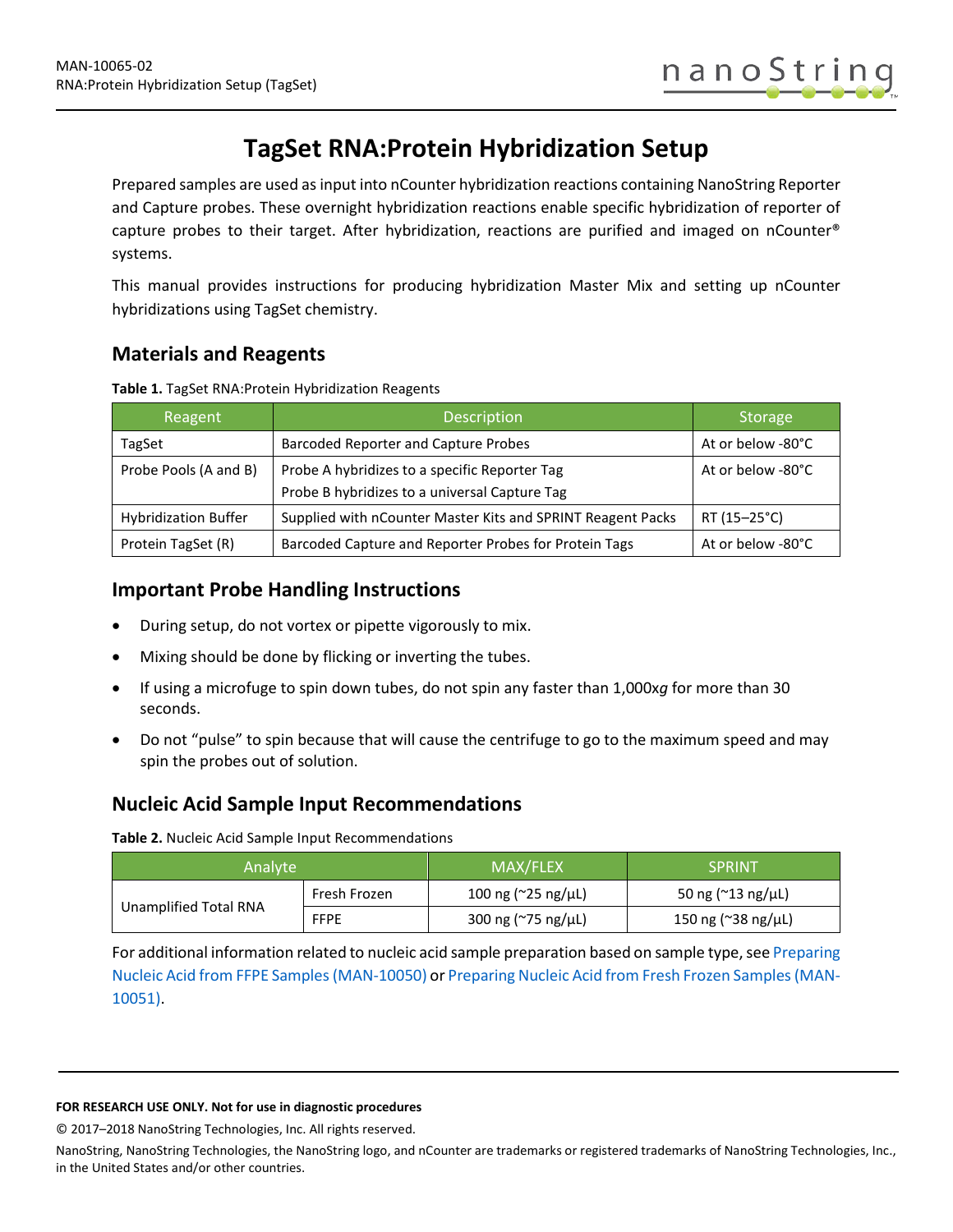### **TagSet RNA:Protein Hybridization Setup**

**IMPORTANT:** Check the reagent labels before you begin to ensure the correct reagents are being utilized.

1. Pre-heat a thermal cycler to **67°C** with a heated lid at **72°C**.

**NOTE:** A thermal cycler with a heated lid is required for this protocol. NanoString recommends a thermal cycler with a programmable heated lid. Models without programmable lids may reach a high temperature that causes tubes to melt or deform during extended or overnight hybridization times, and if used, should be set to ensure that the heated lid does not exceed 110°C.

- 2. Remove TagSet and Probe Pool tubes from the freezer and thaw at room temperature. Invert or flick the tubes several times to mix well and briefly spin down reagents.
- 3. Create working stocks of the Probe Pools by adding 22 μL of nuclease-free water or TE buffer directly to each tube. Diluted probe pools should not be stored for long term use.
- 4. Create a hybridization master mix by adding the following reagents to the tube containing the appropriate TagSet.

| Component                   | TagSet Master Mix (µL) | Per Reaction (µL) |
|-----------------------------|------------------------|-------------------|
| TagSet                      | In tube (28)           |                   |
| Diluted Probe A Pool        |                        | 0.5               |
| Diluted Probe B Pool        |                        | 0.5               |
| <b>Hybridization Buffer</b> | 70                     |                   |
| Protein Plus                | 28                     |                   |
| <b>Total Volume</b>         | 140                    | 10                |

#### **Table 3.** TagSet Master Mix for one nCounter assay

- 5. Flick or invert the tubes repeatedly to mix then briefly spin down the master mix.
- 6. Label a 12-tube PCR hybridization strip. If necessary, ensure the strip will fit in a microfuge or picofuge by cutting both the strip tube and its lid in half prior to setting up the reactions, taking care not to crack the tubes.
- 7. Dilute (if necessary) and denature prepared protein lysate (from [Protein Processing for Lysate](https://www.nanostring.com/download_file/view/865/3778)  [Samples, MAN-10054\)](https://www.nanostring.com/download_file/view/865/3778):
	- a. For protein samples from FFPE, dilute the lysate 1:5 in Buffer T.

**NOTE:** This dilution is necessary to prevent saturation of the nCounter assay cartridge. The optimal dilution may vary depending on tissue type and size. Save the remaining undiluted sample at -80°C to re-run the assay if adjustments are to be made.

- b. Denature at 95°C for 5 min in a thermocycler with a heated lid at 100°C.
- c. Snap cool on ice, ice water, or quickly ramp the thermocycler to 4°C.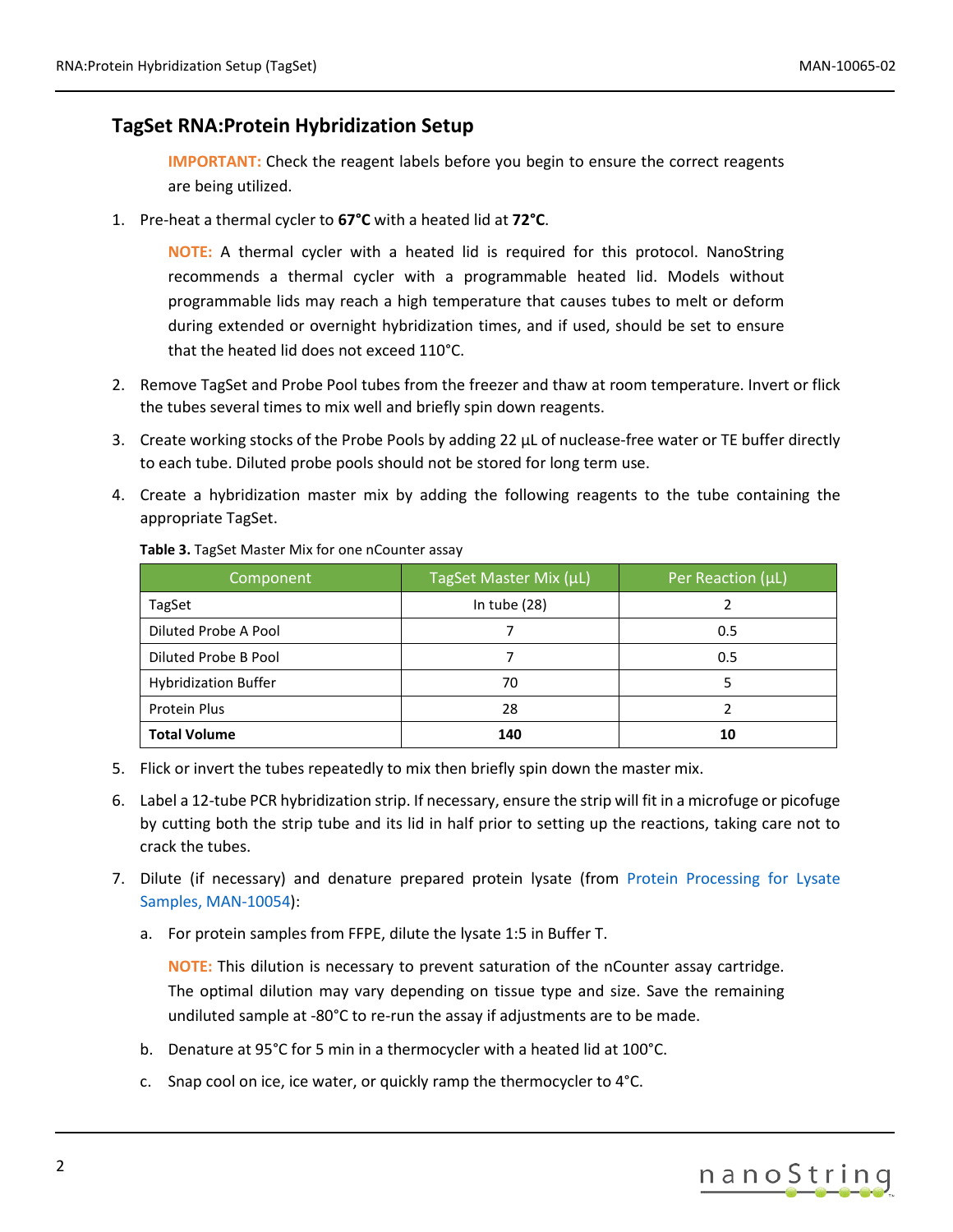- d. If using nCounter SPRINT system, further dilute the denatured protein sample with an equal amount of nuclease-free water. A 1  $\mu$ L aliquot of this sample is required per hybridization reaction. Additional dilution is not required with the MAX or FLEX analysis systems.
- e. Spin briefly, vortex, and spin briefly again to ensure a homogenous mixture.
- 8. Prepare hybridization reactions (15 µL total final volume per reaction):
	- a. Add 10 μL of master mix to each well of a strip tube. Use a fresh tip for each pipetting step.
	- b. Add 4  $\mu$ L of the RNA sample to each tube (see [Table 2\)](#page-0-0).
	- c. Add 1 μL of the **denatured diluted protein lysate** to each tube.
	- d. Cap the strip tubes tightly and mix the by inverting the tubes several times and flicking to ensure complete mixing.
	- e. Spin briefly and immediately place the tubes in a pre-heated 67°C thermal cycler.
- 9. Incubate hybridization reactions for at least 16 hours. Maximum hybridization time should not exceed 48 hours.
- 10. Ramp reactions down to 4°C and process the following day. Do not leave the reactions at 4°C for more than 24 hours or increased background may result.

**NOTE:** Selecting a fixed hybridization time followed by a ramp down to 4°C ensures equivalent hybridization time for all assays being directly compared in the same series of experiments. Counts continue to accumulate with time at 67°C, with total counts typically increasing 5% per hour between 16 and 24 hours. Although a 16-hour incubation is adequate for most purposes, a longer incubation increases sensitivity by increasing counts without significantly increasing background.

11. Once the hybridization reactions have been removed from the thermal cycler, proceed immediately to an nCounter Prep Station or SPRINT as described in the [nCounter Analysis System User Manual](https://www.nanostring.com/download_file/view/256/3778)  [\(MAN-C0035\)](https://www.nanostring.com/download_file/view/256/3778) or [nCounter SPRINT User Manual \(MAN-10017\).](https://www.nanostring.com/download_file/view/254/3778) If using this protocol in conjunction with other 3D compatible products, see the next section for 3D post-hybridization processing.

### **3D Post-Hybridization Processing**

**IMPORTANT:** Use **only** Master Kit strip tubes on the Prep Station. If you need additional strip tubes, contact NanoString.

- 1. After the parallel hybridization reactions are completed, remove the strip tubes from the thermal cycler and spin briefly.
- 2. Using a multichannel pipette, pool the full volume (15 μL) of the RNA:Protein Hybridization strip tube reactions with the (sample-matched) SNV strip tube reactions. Pooled sample will be processed and analyzed in a single nCounter cartridge lane. **Proceed immediately to the next step**.
- 3. Run the mixed hybridization reactions on the nCounter platform: